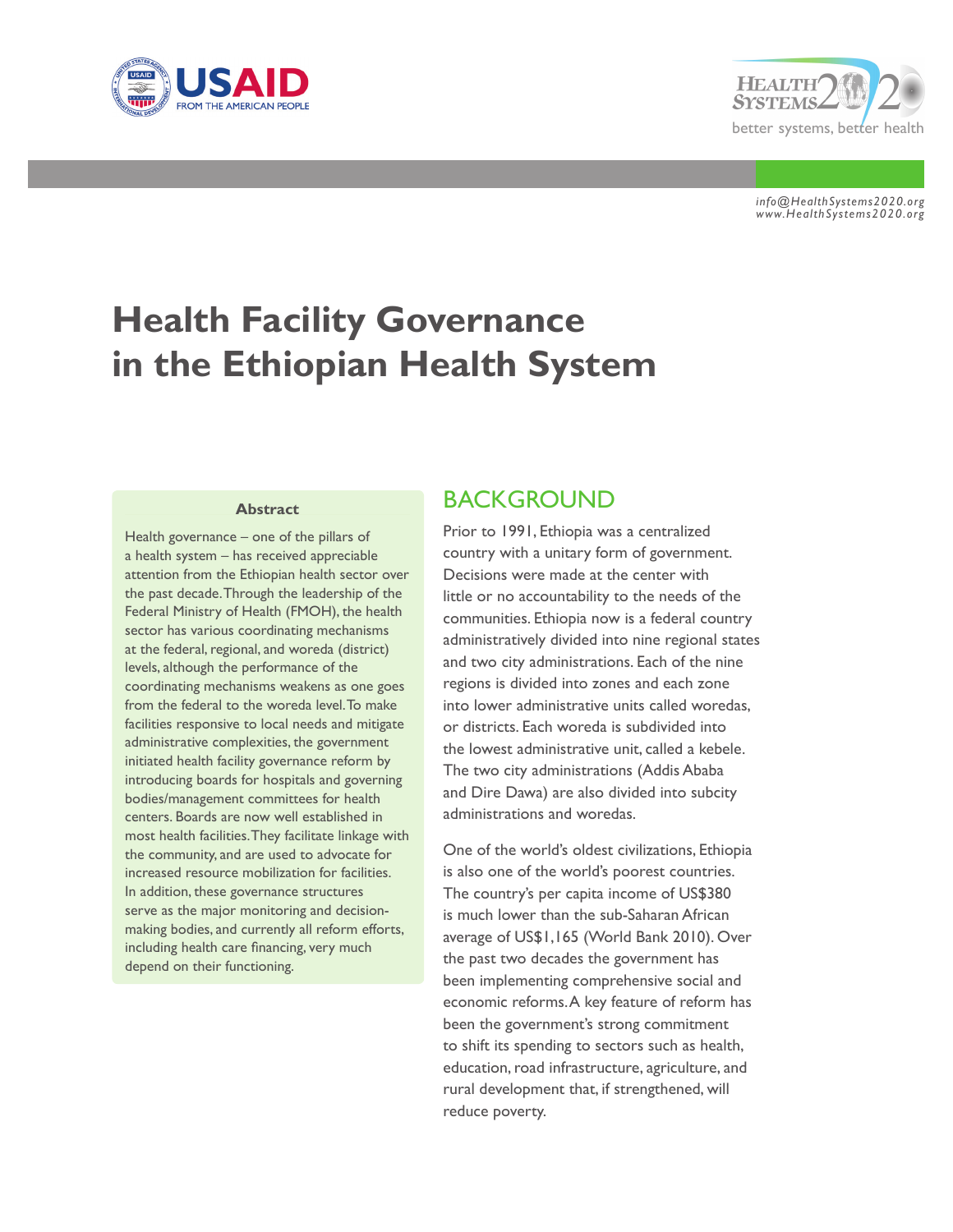The past eight years have been particularly transformational for Ethiopia's health sector – an improved policy environment and shift in government priorities toward human resource development have significantly improved access to and quality of health services. Health infrastructure and the health extension program expanded significantly under the Health Sector Development Program III (HSDP III). As of 2010/11, the health service coverage reached more than 90 percent of the population (FMOH 2011). HSDP IV aims to consolidate the expansion with a focus on maternal and newborn health and quality of health services.

Ethiopia has been successful in improving certain health indicators: According to the Ethiopia Demographic and Health Survey (DHS) 2011 preliminary report, family planning coverage has reached 29 percent and infant mortality has decreased by 23 percent, from 77 to 59 deaths per 1,000 live births, while under five mortality has decreased by 28 percent, from 123 to 88 per 1,000 births (Central Statistical Agency and ICF Macro 2011). In addition, 10 percent of births were delivered in health facilities, doubling the level reported in the 2005 DHS. Nevertheless, Ethiopia's population still faces a high morbidity and mortality rate and overall health status remains relatively poor (HSDP IV). Overall, 24 percent of Ethiopian children are fully vaccinated, while 15 percent have not received any vaccination. Life expectancy in 2007/08 was 54 years (53.4 years for men and 55.4 for women). Preventable communicable diseases and nutritional disorders, including anemia, continue to be the major health problems in the country.

# Rationale for Facility Governance Reform

Since 1995 Ethiopia has been decentralizing functions, resources, and authority to the local level. A more decentralized health care system has been part of this movement. The first wave of decentralization resulted in the FMOH, Regional Health Bureaus (RHBs), and woreda health offices sharing the decision-making about the design, development, and implementation of the health system. The FMOH and the RHBs were expected to make policy, provide technical support, and manage hospitals, woreda health offices to manage and coordinate the operation of primary health care services at the woreda level.

Even under decentralizaion, health care facilities, hospitals in particular, were directly accountable to the RHBs, and no mechanism existed to make the hospitals responsive to the needs of their local communities. Communities were not involved in making decisions about strengthening facilities to improve service quality or resource allocation and prioritization of activities based on local realities.

HSDP I (1998) therefore proposed the following governance structure for the Ethiopian health system (FMOH 1998):

- The Central Joint Steering Committee (CJSC), Joint Core Coordinating Committee (JCCC), and FMOHdevelopment partners (DPs) Joint Consultative Meeting (JCM); and Annual Review Meeting (ARM) at the federal level;
- The Regional Joint Steering Committee (RJSC) at the regional level;
- Woreda joint steering committees at woreda level; and
- Kebele HIV and health committees at the community level.

These various committees at all levels of the health system were to serve as coordination mechanisms to plan, implement, and monitor and evaluate programs and projects in the health sector.

2 Health**Systems**20/20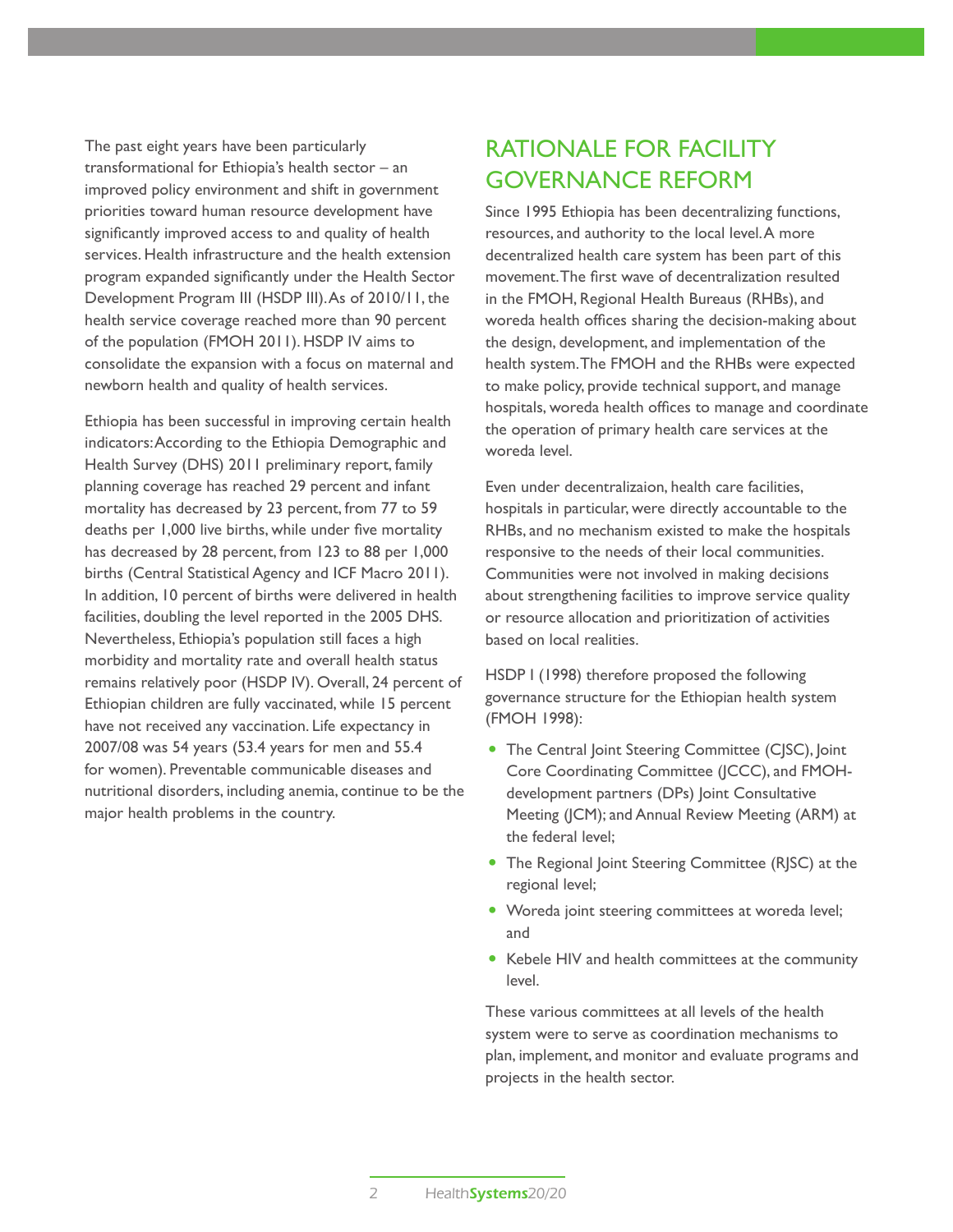However, evaluation of HSDP I and II disclosed that the subnational steering committees were not functioning properly. In fact, in many regions, committees were not established. Where committees existed, they met only irregularly. Most importantly, there was a clear weakness in ensuring transparent and accountable management of health facilities, especially in their responsiveness to community needs for access to quality health services.

In addition, the health sector effectiveness was constrained by an inefficient procurement system. Facility managers lacked the skills and authority needed to do effective planning. Inability to make good decisions at the point of service delivery made procurement of medicines, supplies, and services very complex and lengthy, because the facilities had to go through the bureaucratic channels of woreda health offices, zonal health departments, and RHBs.

Toward the end of HSDP II, the FMOH and Health Population and Nutrition (HPN), revamped their efforts to improve harmonization and alignment in the health sector. This renewed commitment led to (1) the joint development of HSDP III, (2) signing of the 2005 Code of Conduct, (3) establishment of the Technical Assistance a Pooled Fund, (4) joint development of the HSDP Harmonization Manual, and (5) introduction of woredabased planning. Furthermore, the federal-level governance structure established by the HSDP I was modified in the following ways:

- Establishment of the FMOH-RHB Joint Steering Committee;
- Abolition of the CJSC; and
- Reorganization of the JCM into the Joint Consultative Forum (JCF).

This has resulted in progressively improved dialogue and deliberation in the health sector (FMOH 2009).

In addition, to improve the governance structure at points of service delivery, the government introduced facility governance boards as part of the broader health care financing reform. The boards were intended to address the following four issues: (1) lack of health facility autonomy and existence of administrative complexities,

(2) lack of responsiveness to community needs, (3) lack of an accountable administrative system at health facilities, and (4) lack of concern for improved resource mobilization through local decision making. Each of these issues is discussed below.

**Lack of autonomy and existence of administrative complexities:** Even with the decentralization of activities to the regional and woreda levels, hospitals were accountable to RHBs, and primary health care units were accountable to woredas. As a result, strategic decisions were being made centrally with little or no consultation with facility managers. Often, facility managers did not have the authority to decide important issues, and strategic decisions were under the jurisdiction of highlevel officials. Important decisions such as procurement of medicines, supplies, and equipment were made centrally without considering the needs of facilities.

### **Lack of responsiveness to community needs:** A

centralized system of governance made the facilities very bureaucratic and unresponsive to the communities, because no mechanism was in place to hear community voices. In addition, no mechanisms were available to address community grievances. A further problem was that poor target setting and monitoring mechanisms were attempting to respond to community demands for improving the quality of services.

### **Lack of an accountable administrative system**

**at health facilities:** With the centralized management system, the accountability of facility managers was unclear. Facility managers did not take the initiative to implement innovative practices to improve service delivery because they did not feel a sense of ownership for their work or facilities. Because health centers were not been cost centers, managers did not have the opportunity to plan, defend, and prioritize their budgets; therefore, there was little or no opportunity to account for whether or not funds were utilized as per the set priorities.

### **Lack of concern for improved resource mobilization through local decision making:**

Because the health sector was chronically underfunded, facilities often ran out of funds budgeted for operational activities and therefore had to limit the quantity and/or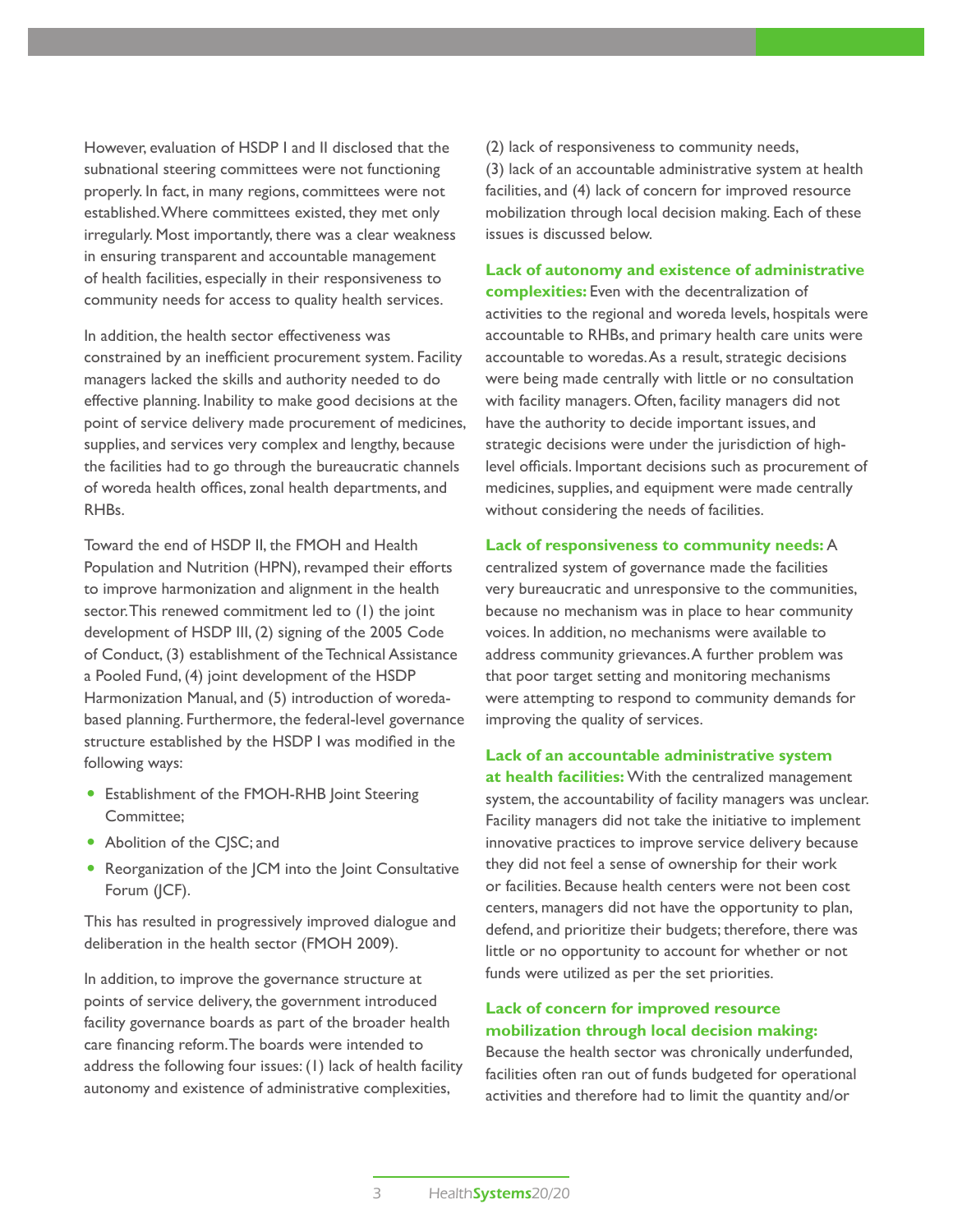quality of services they provided. Facility management was not directly involved in the planning and budgeting process, and managers never had the leverage to make their case for increased funding – and therefore increased quality – of services.

# FACILITY GOVERNANCE Reform Initiative

Generally health governance is defined as the process of "competently directing health system resources, performance, and stakeholder participation toward the goal of saving lives and doing so in ways that are open, transparent, accountable, equitable, and responsive to the needs of the people" (Health Systems 20/20, forthcoming 2012). Governance in the context of the Ethiopian health sector presupposes how the development and implementation of the health sector plan is organized, managed, and communicated. This is not only about government – citizens, NGOs, and development partners also have a role to play. To achieve this, facility-level governance structures were introduced to deepen the decentralization process and ensure that service delivery points respond to clients' needs.

In Ethiopia almost all regions have endorsed the legal frameworks to introduce hospital boards and health center governing bodies/management committees. As per the regional laws, hospital boards are accountable to RHBs or zonal health offices, depending on the level of the hospital. Health center management committees are accountable to woreda administrations. See Box 1 for a full description of board governance responsibilities.

**Box 1: Major Duties and Responsibilities of Hospital Boards and Health Center Governing Bodies** 

- Examine and approve the strategic and annual plans of the facility
- Manage and follow up on the overall activities of the facility
- Review and approve activity reports of facilities
- Devise mechanisms to enhance the resource mobilization of the hospitals
- Determine services that are contractually outsourced to third parties

Hospital boards usually comprise seven or eight members. The mayor or senior zonal official (usually zonal administrator) chairs the body; other members come from other sector offices, and there is one representative from the communities. The hospitals in a regional capital have a regional official as chairperson. Health center governing bodies or management committees usually have five to seven members, including the woreda administrator, sector office heads, and one representative from the communities. Woreda administrators serve as committee chairpersons for these governing bodies.

The Southern Nations, Nationalities and Peoples (SNNP) region established a governance board in 2006, followed by Amhara and Oromia regions. More recently, other regions such as Tigray have also established governance boards. The structure of the boards across the regions is similar, but there is some variation in board composition. In Tigray, board members come largely from civic organizations or associations such as women's and youth associations; there is also a representative from hospital workers, a representative from the business community, and one member from the community (Tigray National Regional State Council 2006).

In Amhara, regional law provides that "the board of each and every hospital shall have at least five, but not more than seven members according to the circumstances of the case. Regard should also be made in the course of the designation to gender balance and professional expertise" (Amhara National Regional State Council 2006). The board has a community representative and a representative from hospital workers.

The situation in SNNP is similar to that in Amhara, but in SNNP representatives from government offices are to be head of offices (SNNP Regional State Council 2005).

In summary, Amhara stressed professional composition to ensure board effectiveness, while Tigray gave emphasizes representation by different social groups. SNNP did not explicitly address the issue of professional expertise; it gave preference to representatives with political influence over professional expertise.

In Tigray, the lack of an appropriate skill mix on the boards has prevented health center governing bodies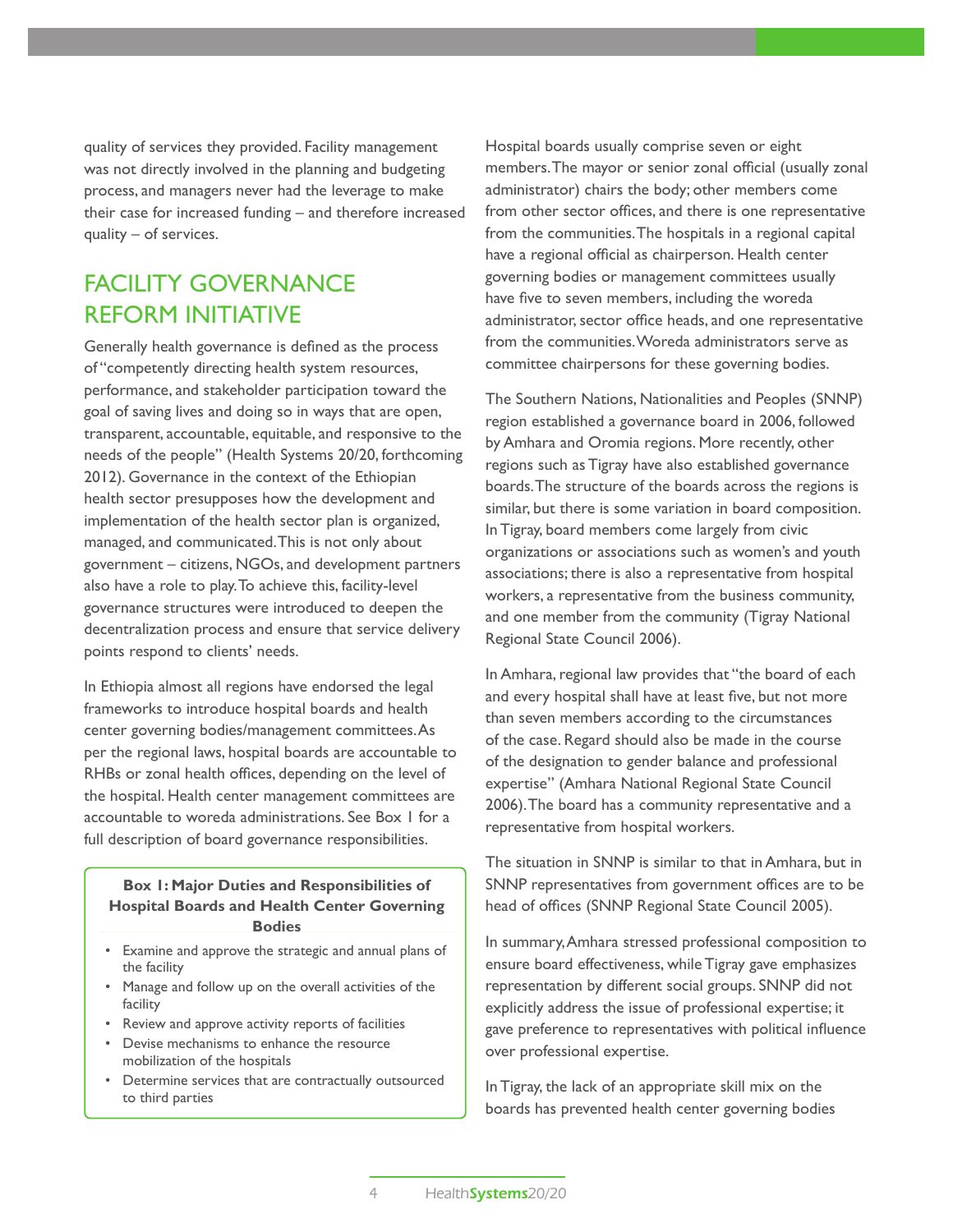from discharging their duties and responsibilities effectively. Recently the RHB amended board composition; although the aforementioned organizations can sit on the board, their representatives are expected to be educated (i.e., have at least a diploma) so that they can assist in the governance of the hospital or health center to which they are assigned.

Whatever the board membership, before assuming their position, members must attend a two-day orientation on the roles and responsibilities of facility governance boards as set out in the regional legal frameworks.

### Results to Date

In the implementation of health care financing reform, the government emphasized establishing health facility governance, as boards play a vital role in providing the leadership necessary to ensure that hospitals offer the best patient care possible while functioning efficiently, effectively, and economically. Nearly all public hospitals and a substantial number of health centers in Ethiopia have established governing boards and governing bodies (Figure 1).

### **Figure 1. Number of Boards and Management Committees Established in EthiopiaTo Date**



Substantial improvements have been observed since regions started implementing the health care financing reform program in 2005/06. Revenue retention and utilization was the first component to be implemented. This component was given priority because the government's goal was to increase the amount of local discretionary resources available at the facility level to improve the quality of care. In conjunction with the

revenue retention component, the RHBs established the boards, which have become operational during the last seven years.

As per the regional laws, hospital board and health center management committee meetings should be held quarterly, but, like the composition of the boards, the frequency of meetings varies by region and facility. According to the various supportive supervision reports conducted by Health Sector Financing Reform project, there are three principal areas that indicate the importance of governance structures in enhancing the performance of health facilities:

**1. Boards/governing bodies are facilitating linkage** 

**to the community:** The establishment of boards has sent a strong signal to the communities that they are increasingly taking ownership of the facilities. This is illustrated by examining the board composition of Debre Birhan Hospital, presented in Table 1.

| <b>TABLE 1: COMPOSITION OF DEBRE BIRHAN</b> |  |  |
|---------------------------------------------|--|--|
| <b>HOSPITAL BOARD</b>                       |  |  |

| <b>Responsibility in Government</b><br><b>Office</b> | <b>Responsibility in</b><br>the Board |  |
|------------------------------------------------------|---------------------------------------|--|
| North Shoa zonal administrator                       | Chairperson                           |  |
| Debre Birhan city mayor                              | Deputy<br>chairperson                 |  |
| Zonal health department head                         | Member                                |  |
| Women and children affairs head                      | Member                                |  |
| Medical director of the hospital                     | Member                                |  |
| Representative of hospital staff                     | Member                                |  |
| Representative of the community                      | Member                                |  |
| Debre Birhan University president                    | Member                                |  |

One popular community board member is vocal in expressing the interest of the communities, and all board members bring the community's complaints concerning service delivery to the meetings. The board also discusses community concerns and tries to resolve problems accordingly. Board members communicate to the communities the improvements that the hospital is making. As a result of this interaction between the hospital and the community through the board, community complaints about the hospital have decreased. Outpatient client satisfaction currently stands at 86 percent (Debre Birhan Hospital EFY 2003). This is a dramatic improvement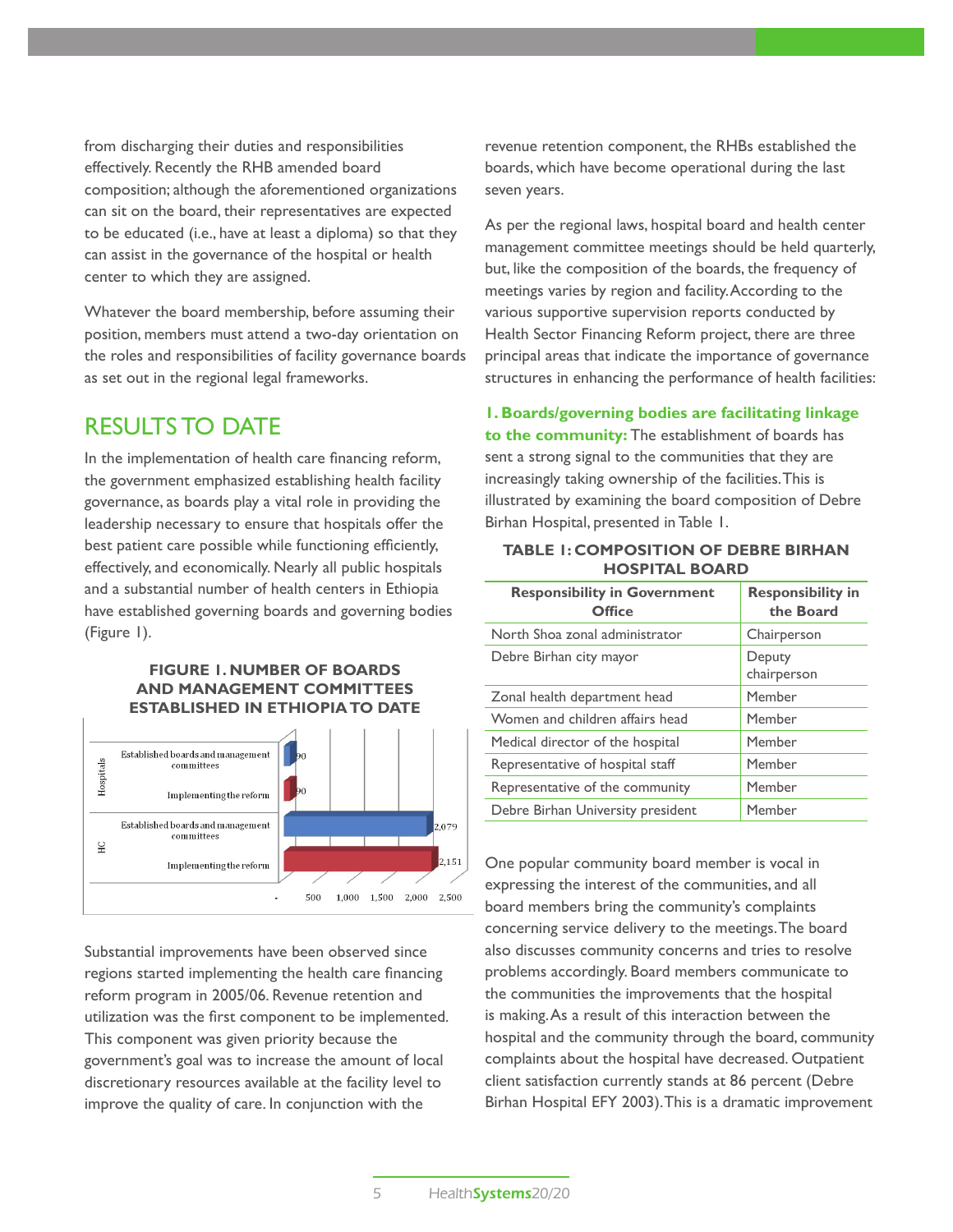compared with the virtually zero client satisfaction prior to the reform. The two consecutive quarters in 2010/11 for which data are available for key performance indicators appear to show substantial improvement in the hospital's performance (Figure 2).



### **Figure 2. Debre Birhan Hospital: Key Performance Indicators, 2010/11**

### **2. Boards have become strong advocates for increased resource mobilization for facilities.**

Facility governance board members have become strong advocates of increased budget allocation and additional resource mobilization for facilities. This has been facilitated by the implementation of health care financing reforms. Again, Debre Birhan Hospital is an example. Unlike in past years, when it would have been very difficult for the hospital to make its case for increased resources, now the hospital has strong backing to push for a greater budget allocation. Unfortunately, the hospital board did not succeed in getting the RHB to increase the budget allocation in 2011/12; rather, the board increased the internal revenue budget allocation from 3.3 million birr in 2010/11 to 7 million birr for 2011/12. The hospital CEO explained that the board has strongly supported the idea of enhancing staff morale and currently has allocated 2.9 million birr from this internal revenue budget to purchase residential houses for staff. In addition, the mayor is planning to acquire space adjacent to the hospital so that the hospital can expand its services. According to the hospital CEO, "Had it not been for the board, all these would not have been possible."

**3. Facility boards are the major monitoring and decision-making bodies.** In a recent supportive supervision report on 298 health facilities, facility heads mentioned major areas that are the prime concern of facility boards as being the: "approval of the health facilities work plan and budget including utilization of retained revenue, evaluation of the performance of health facility and oversight of the implementation of the new fee waiver system."(USAID/Health Sector Financing Reform Project 2011). In their monitoring and decisionmaking functions, facility boards focus on improvements in overall hospital operations. They also create strong awareness of health needs through communication to higher-level decision makers and they strive to solve problems locally. Once again, Debre Birhan Hospital serves as an example. The hospital's board normally does quarterly performance evaluations in which the emphasis is on addressing strategic problems. The board also convenes short, monthly meetings to exchange ideas on issues that need urgent attention. As a matter of routine, the hospital board spot checks hospital activities once a week and this has helped improve service delivery and change the image of the hospital dramatically. The hospital board has managed to outsource day-to-day operational issues such as the security service, gardening, dietary, and laundry services, which helpes the senior management to focus on its core duties.

The board has also allocated internal revenues by looking at the key performance indicators. For example, in 2011/12, the board allocated funds to expand the tuberculosis (TB) ward to improve performance related to TB indicators. Another critical area is ensuring drug availability. Of the 7 million birr appropriated as internal revenue, the hospital board allocated 3.5 million birr to ensure availability of drugs. In addition, the operating room is in use 24 hours daily, and waiting time has been reduced from 70 days to an average of 22 days. The hospital has also introduced a shift system for nursing care that has brought about changes in the delivery of services. These practices at Debre Birhan Hospital have been taken as a model for all hospitals in the country, and the FMOH is planning to replicate the model as a best practice to emulate.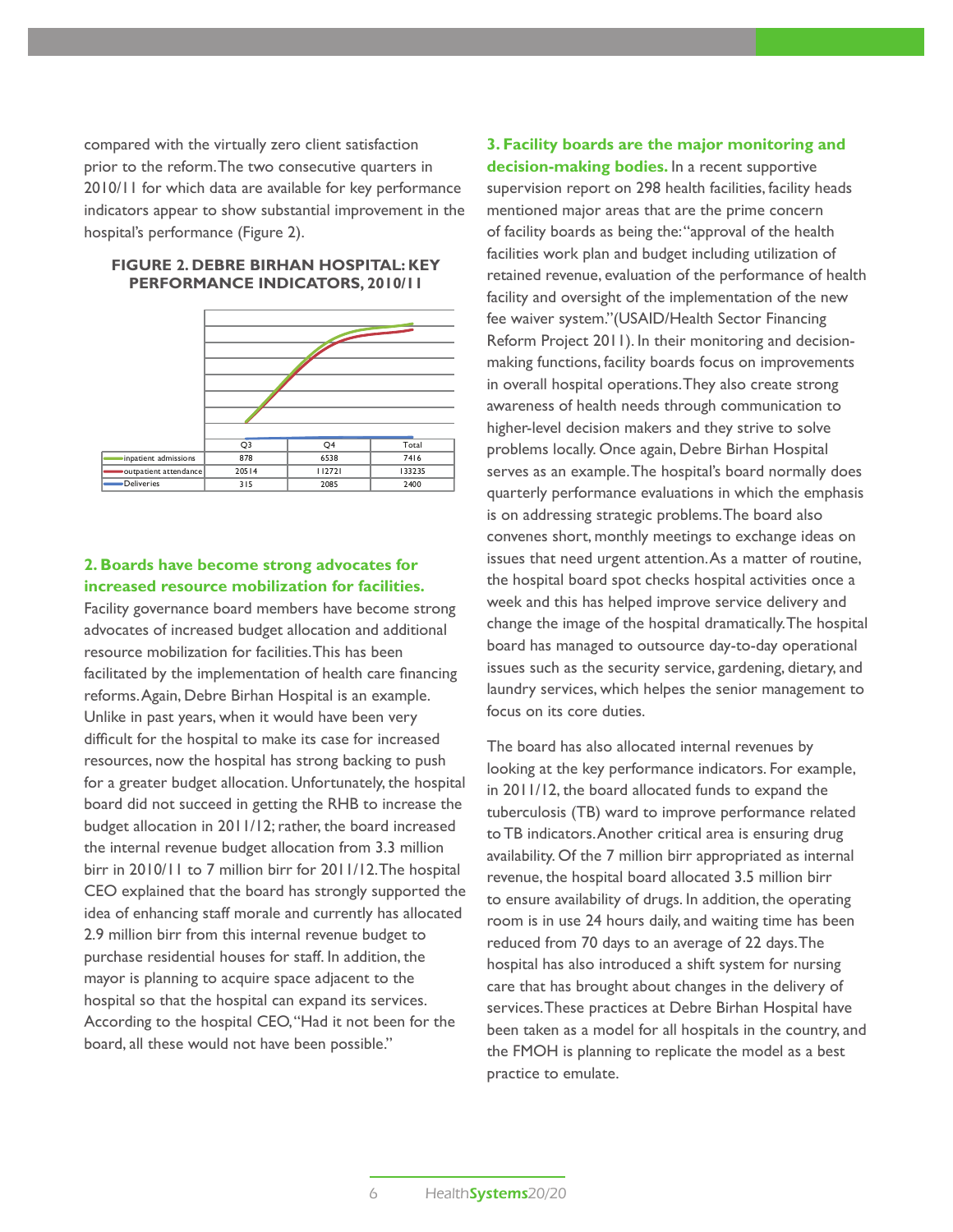# Conclusion and Lessons Learned

The above discussion, while based on anecdotal evidence, shows that decentralized health governance is essential for improved service delivery in the Ethiopian health system. All reform efforts, including health care financing, are dependent on a well-functioning board structure. If a health facility has a strong board, the facility will show improved performance every year. The converse is also true in facilities where there is no functioning board structure. The board composition is also important since it can create the positive environment needed to provide professional and political support to the facilities.

A number of important lessons have been learned in the operation of facility governance boards:

• Boards and governing bodies are instrumental in improving health facility performance. Whenever strong board structures exist, facilities have improved performance in terms of providing quality health services, and recently this has become very clear in that some partners in the health sector are striving to strengthen the board structures.

- The composition of board members must reflect both professional and political considerations. Professional composition is important if the board members are to support the facility management in planning, budgeting, monitoring, and evaluation and in making strategic decisions that are critical for the performance of the facilities. Lacking this type of professional composition, board members may be unable to make any meaningful contribution to the effective governance of facilities.
- A "sitting allowance" (token compensation) has to be paid for board members. Facility governance entities are entitled to receive a "sitting allowance," and this has to be put into effect in all regions and facilities if the governance structures are to have the incentive needed to discharge their collective and individual responsibilities.
- The governance structures need continuous capacity building. For boards to be effective, they need to have continuous capacity building regarding their roles and responsibilities. They also need to be continually updated on the health system as a whole so that they can provide concrete support to the facility management.